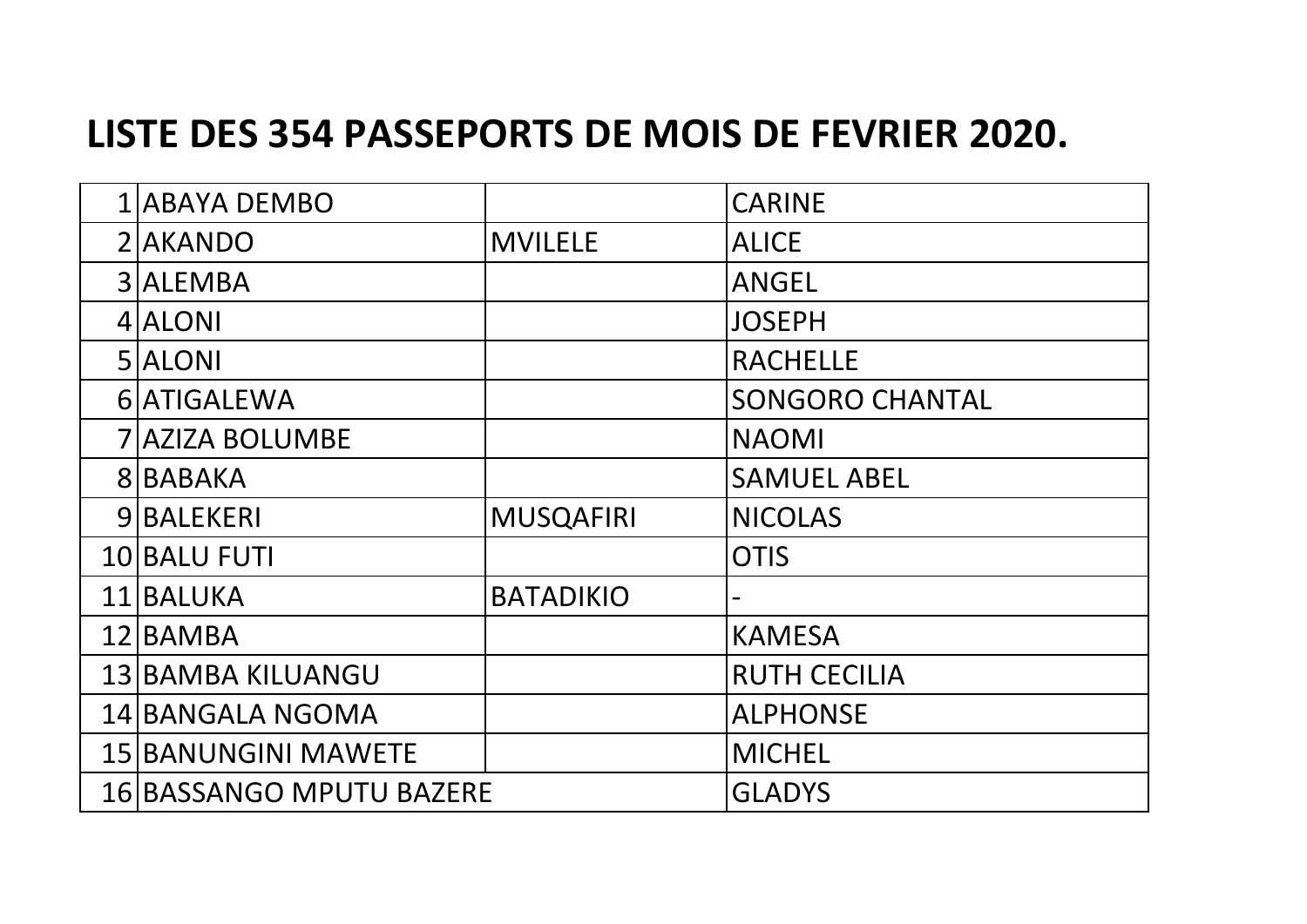| 17 BAVUIDI                  | <b>BASAMI</b>  |                     |
|-----------------------------|----------------|---------------------|
| <b>18 BAYULA FILANKEMBO</b> |                | <b>NARCISSE</b>     |
| 19 BEFALA BASILA            |                | <b>GLOIRE</b>       |
| 20 BELO                     |                | YAMBA-CRISTELE      |
| 21 BELO                     |                | <b>GRACE JANE</b>   |
| 22 BINDANDA                 |                | <b>MAMPASI</b>      |
| 23 BOBOZO                   | <b>FATAKI</b>  | <b>IDE</b>          |
| 24 BOFANDO MBULIATALE       |                | <b>GISELE</b>       |
| 25 BOLAMONGO                |                | <b>BENISIA</b>      |
| 26 BOLILA                   |                | <b>YVES MONOT</b>   |
| 27 BONGANYA                 | <b>BOFUNGA</b> | <b>NADIA</b>        |
| 28 BONGO                    |                | <b>TITO</b>         |
| 29 BOPE MIKOBI MIKWETE      |                |                     |
| <b>30 BOSA KISOKE</b>       |                | <b>THIERRY AIME</b> |
| 31 BOSINGA                  | <b>EBENGO</b>  | <b>CHARLES</b>      |
| <b>32 BOTA NZINGA</b>       |                | <b>PIERRE</b>       |
| 33 BOTHO                    |                | <b>MIREILLE</b>     |
| 34 BOWA                     |                | <b>MAMITSHO</b>     |
| 35   BOYELE                 |                | <b>GRACE</b>        |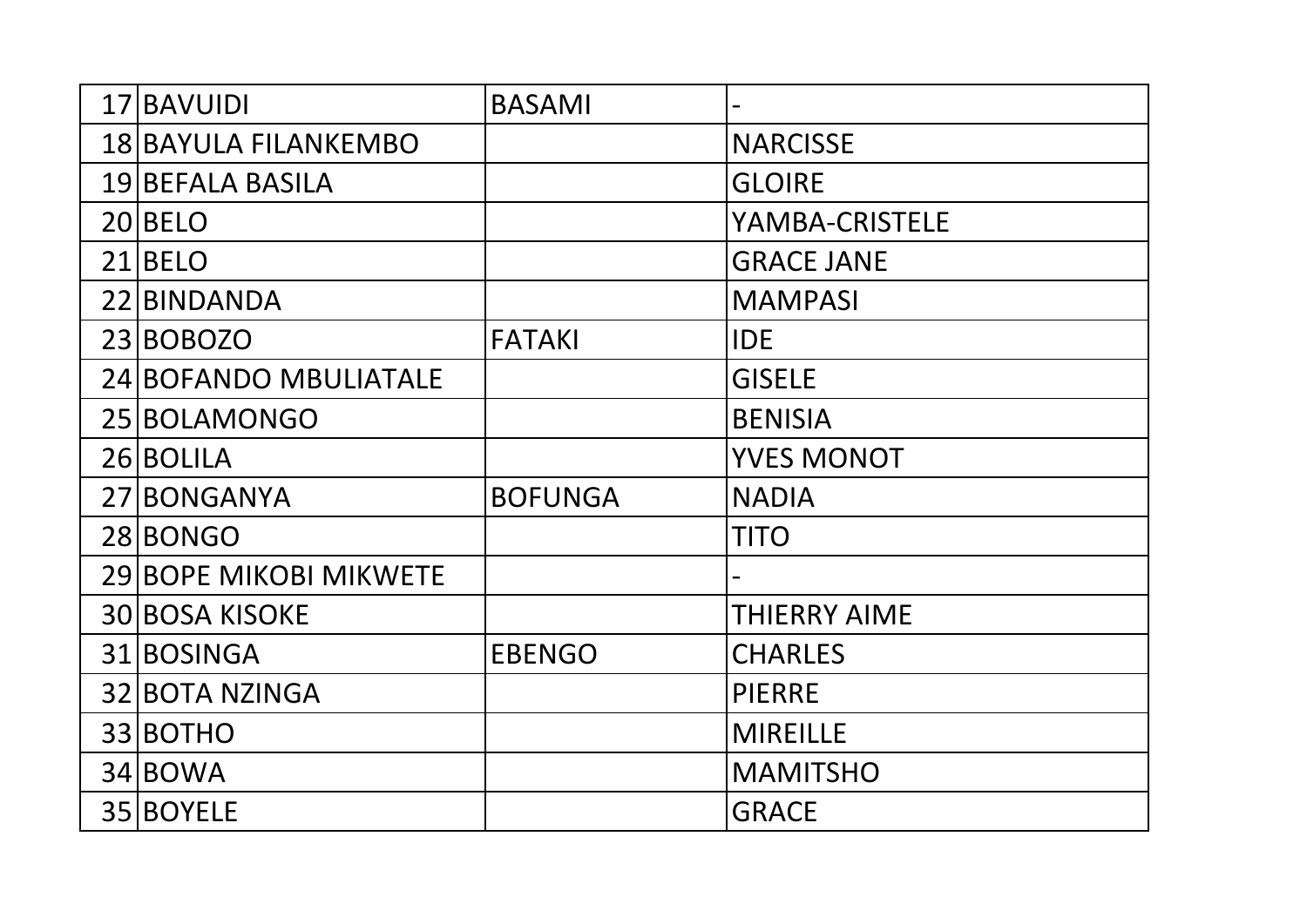| 36 BULAMBO                  | <b>AMANI</b>  | <b>IRENE</b>         |
|-----------------------------|---------------|----------------------|
| <b>37 BURANTURU KWAVITA</b> |               | <b>EXAUCE</b>        |
| 38 BURANTURU KWAVITA        |               | <b>MIRADIE</b>       |
| <b>39 BUTHIEMUNI LENDO</b>  |               | <b>NICOLE</b>        |
| 40 CLAQUIN AMUNDALA         |               | <b>NAOMIE</b>        |
| 41 DALOMAMBA                | <b>EKANGA</b> | <b>DANY</b>          |
| 42 DEDO                     |               | <b>KERENE</b>        |
| 43 DIAKUBAMA                | <b>MVADI</b>  | <b>ANGELIQUE</b>     |
| 44 DIAMONIKA                | <b>SIAMA</b>  |                      |
| <b>45 DIAMONIKA DIATI</b>   |               | <b>HELENE</b>        |
| 46 DIAWILA KINIKA           |               | <b>GLORIA</b>        |
| 47 DIMBU NYOTA              |               | <b>FIDA</b>          |
| 48 DINDAMBA                 | LUWAWU        | <b>MICHEL</b>        |
| 49 DUMBA                    |               | <b>KABWE FABRICE</b> |
| 50 EBENGO                   |               | <b>CHRISTIAN</b>     |
| 51 EBENGO                   |               | <b>ORNELA</b>        |
| 52 EKILA                    |               | <b>JESSICA</b>       |
| 53 EKOFO BOTAY              |               | <b>ISAAC</b>         |
| 54 EKOMBO MBO               |               | <b>NADINE</b>        |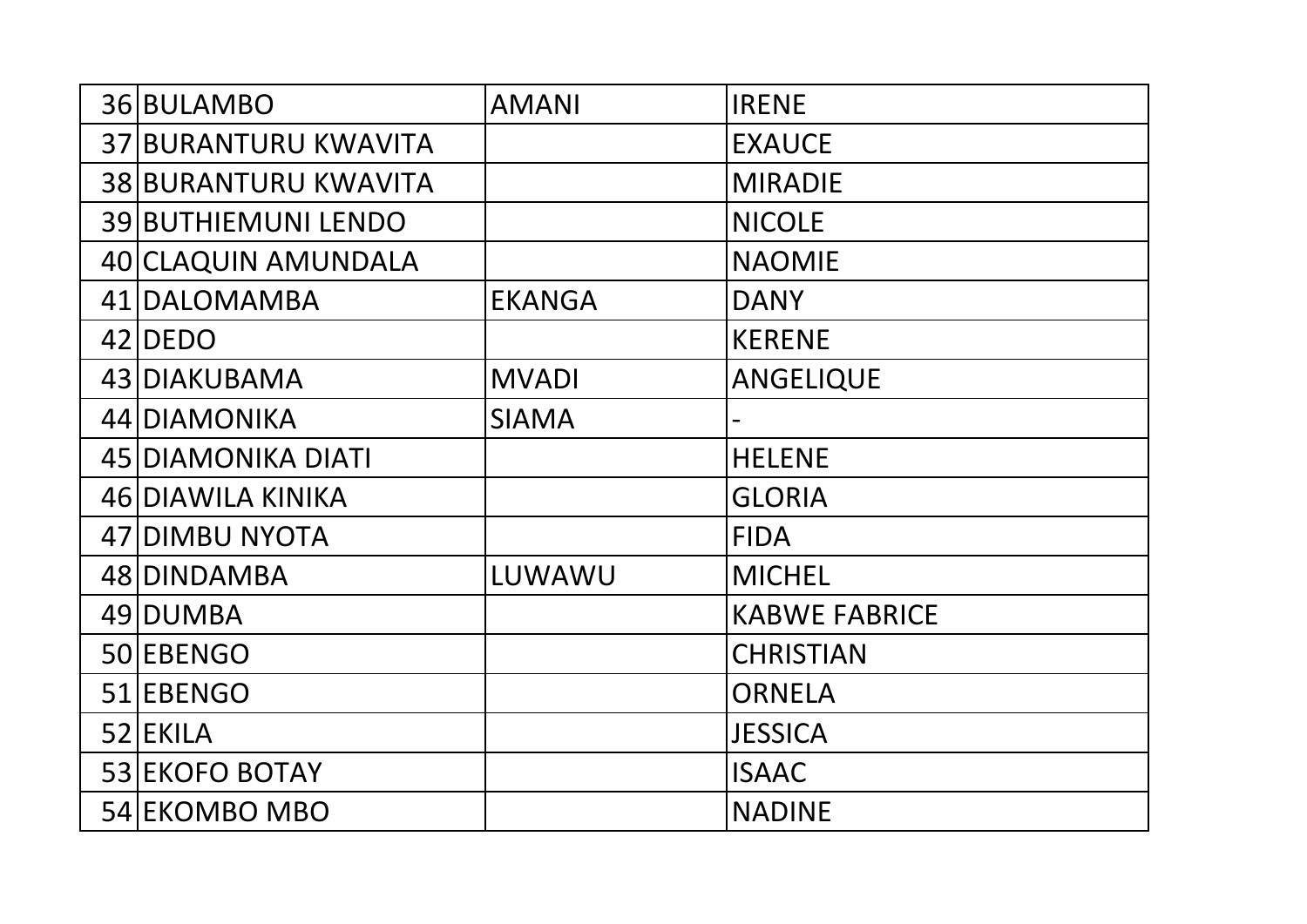| 55 ENDAMBO              |                 | <b>ILUNGA</b>        |
|-------------------------|-----------------|----------------------|
| 56 ENGALA               |                 | <b>NZALA</b>         |
| 57 ENGALA MULANGA       |                 | <b>MADO</b>          |
| 58 ENGO                 | <b>NYINGA</b>   | <b>MAMY-RUTH</b>     |
| <b>59 ESALO HYSSEKA</b> |                 | <b>BOMBELEKE</b>     |
| 60 EWASSE MISSAMO       |                 | <b>JORDY</b>         |
| 61 FATAKI               | <b>KAZINE</b>   | <b>FRANCINE</b>      |
| 62 FINI-MBAMBI          |                 | <b>CLAUDELLE</b>     |
| 63 FUILU                | <b>ZINGA</b>    | <b>AUDREY</b>        |
| 64 GHENDA               |                 | <b>DIDIER BIYATU</b> |
| 65 GOMES                |                 | <b>NICOLE</b>        |
| 66 IBALAKENE NSIMBA     |                 | <b>MIREILLE</b>      |
| 67 ILAMBA               |                 | <b>JEAN</b>          |
| 68 ILUNGA               | <b>NDALAMBA</b> | <b>GYGY</b>          |
| 69 IMONGO AKELAWA       |                 | <b>FISTON</b>        |
| 70 IPOMA                |                 | <b>CHARLENE</b>      |
| 71 ISSOLO NONGO         |                 | <b>JACOB</b>         |
| <b>72 JOAO VANDA</b>    | <b>KABEDI</b>   | <b>ANNY</b>          |
| 73 KABAMBA MULOWAYI     |                 | <b>RICHELLE</b>      |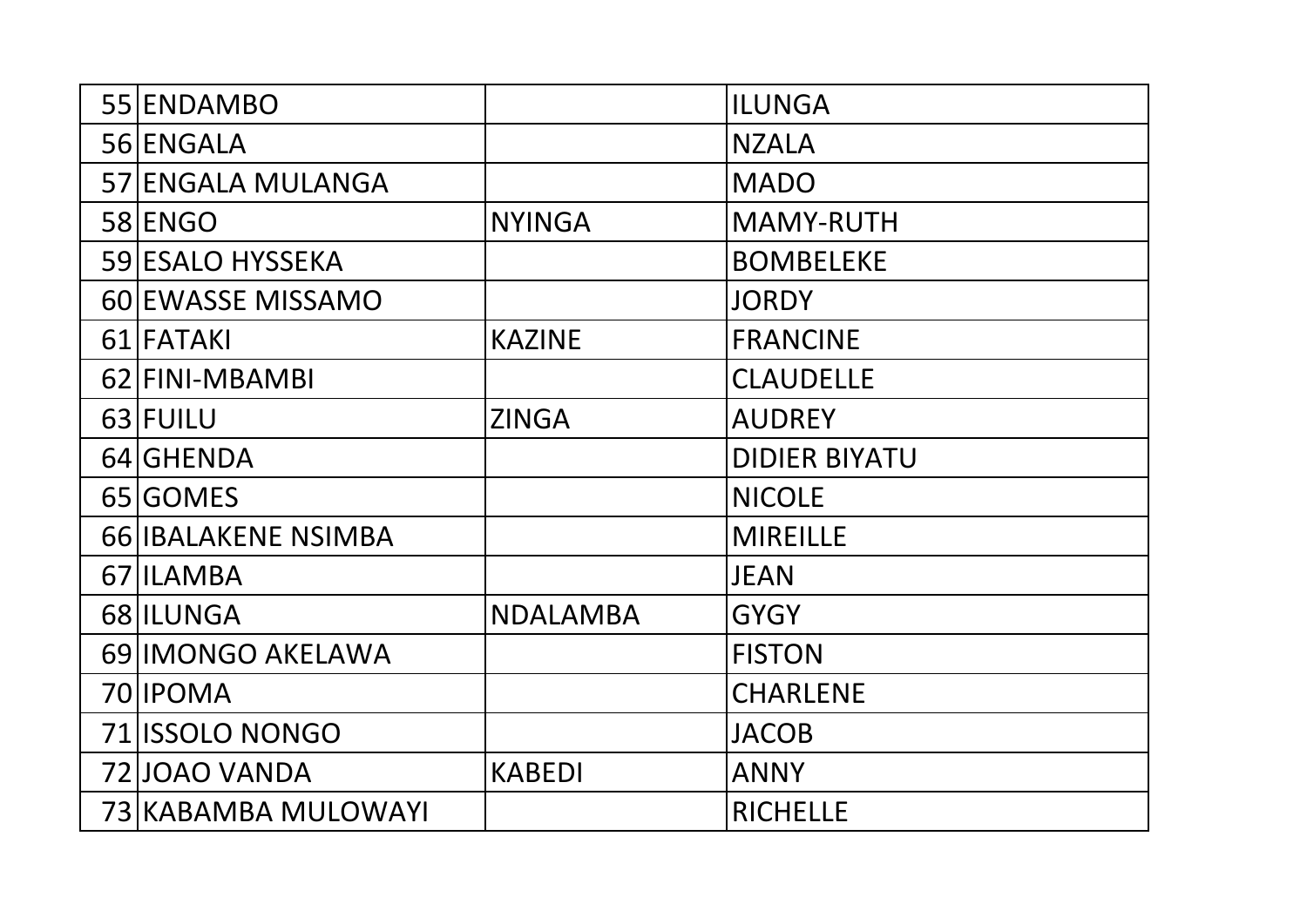| 74 KABATA NZAU          |                | <b>OTIS</b>         |
|-------------------------|----------------|---------------------|
| 75 KABONGO              | <b>LENGE</b>   | <b>GRADI</b>        |
| <b>76 KABUIKU MBALA</b> |                | <b>SYLVAIN</b>      |
| 77 KADIASHILA KABINA    |                | <b>NATACHA</b>      |
| 78 KAKASI               |                | <b>ZAINA</b>        |
| 79 KALENGA              |                | <b>BEL'ANGE</b>     |
| 80 KALENGA MULUMBA      |                | <b>GISCAROL</b>     |
| 81 KALONDA KITOTO       |                |                     |
| 82 KALONJI              |                | <b>GISLENE</b>      |
| 83 KAMBALA NGALULA      |                | <b>GLORIA</b>       |
| 84 KAMBU BAYA           |                | <b>JOSE PATRICK</b> |
| 85 KAMWAKA PEMBA        |                | <b>RUTH</b>         |
| 86 KANDI MBONGA         |                | <b>IRA</b>          |
| 87 KANDO                | TATY MBALAKA   | <b>JEAN-PIERRE</b>  |
| 88 KANZA                | <b>BIKEMBO</b> | <b>CHARLOTTE</b>    |
| 89 KAPONGO              | <b>MUKADI</b>  | <b>WILLY</b>        |
| 90 KARERA               |                | <b>HASSAN</b>       |
| 91 KASELI KAKUBU        |                | <b>MARCELLINE</b>   |
| 92 KASONGA KALETA       |                | <b>YANNICK</b>      |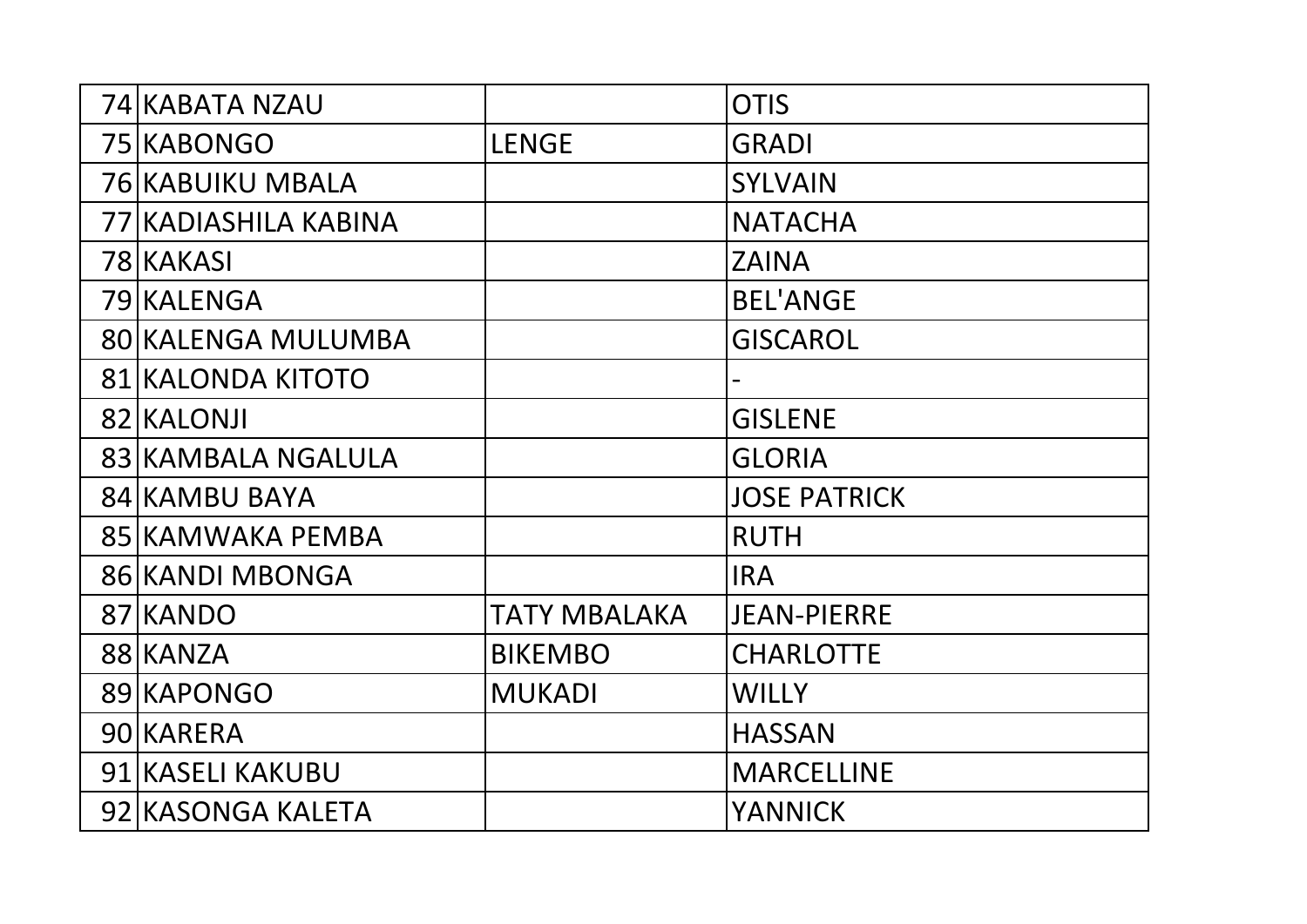| 93 KASUKU              | <b>MALAKA</b>    | <b>ELALIE</b>          |
|------------------------|------------------|------------------------|
| 94 KATENDI             | <b>ZOLA</b>      |                        |
| 95 KATOKA              | <b>OSSOMBA</b>   | <b>MICHEL</b>          |
| 96 KATUNDA MUKADI-KADI |                  | <b>FREDDY</b>          |
| 97 KHASA BUDU          |                  | <b>WILSON</b>          |
| 98 KIANGANI DIAKIESE   |                  | <b>ANNE MARIE</b>      |
| 99 KIBINGWA            |                  | <b>ISSIA TONELLY</b>   |
| 100 KIBULU             |                  | <b>URBAIN MANZOMBI</b> |
| 101 KIHUMBU            | <b>MOSALA</b>    | <b>LAUREANE</b>        |
| 102 KILEBE BOPAKA      |                  | <b>YVETTE</b>          |
| 103 KIMPIOKA           |                  | <b>CHRISTIAN</b>       |
| 104 KINANGA            |                  | <b>NZUZI RIVA</b>      |
| 105 KISAKA             |                  | <b>MILENE</b>          |
| 106 KISENDA            | LANDU            | <b>KEVIN</b>           |
| 107 KISITA             |                  | <b>BATUMENI</b>        |
| 108 KITARY             |                  | <b>TRESOR</b>          |
| 109 KITENGE            | <b>KANTUMOBE</b> | <b>CELINE</b>          |
| 110 KOMAWILA BABOTE    |                  | <b>PAPY</b>            |
| 111 KONGOLO            | <b>MULABI</b>    | <b>SERGE</b>           |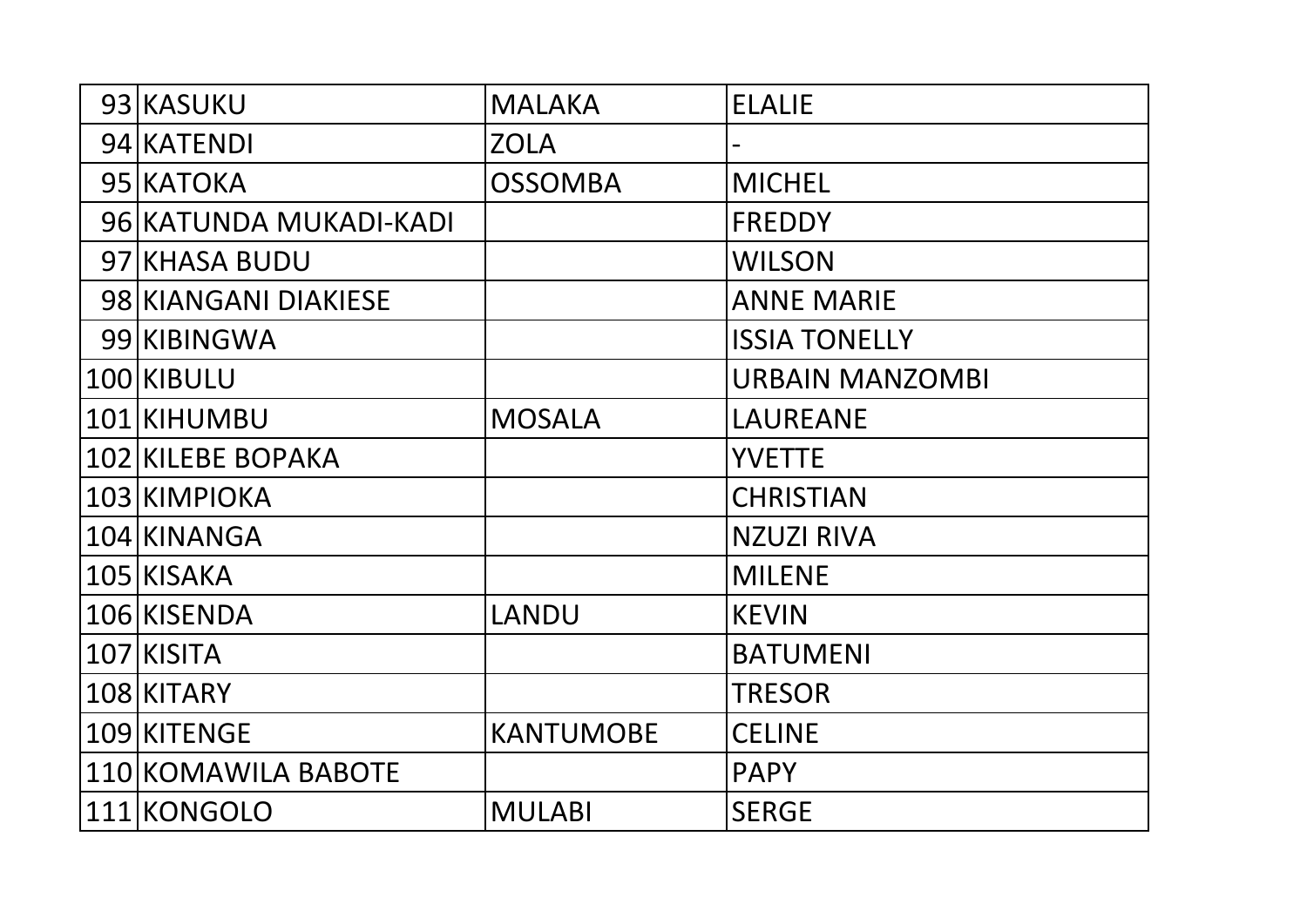| 112 KOUTELE           |                    | <b>SHADEY ELONGA CLEMENCE-MEI</b> |
|-----------------------|--------------------|-----------------------------------|
| 113 KUALU             | <b>FUAKUANSUSU</b> |                                   |
| 114 LEBBHA            | <b>MUCKENDI</b>    | <b>GUYGUY</b>                     |
| 115 LEMBA             |                    | <b>PATRICK</b>                    |
| 116 LIBAMBA           | <b>BAMWENELA</b>   | <b>NADEGE</b>                     |
| 117 LIKOMBE           | <b>LIYENGA</b>     | <b>BIBI</b>                       |
| 118 LINDEMBU          |                    | LA MPOMBO                         |
| 119 LOKENYO           | <b>NDJOLI</b>      | <b>LIGO</b>                       |
| 120 LONDALA           |                    | <b>PLACIDE</b>                    |
| 121 LOTOMBA           |                    | <b>EKILA</b>                      |
| 122 LUBADIKA          | <b>BANSIMBA</b>    | <b>LIDIA</b>                      |
| 123 LUBAKI LEMBA      |                    | <b>AUDREY</b>                     |
| 124 LUBELA            |                    | <b>MAFY</b>                       |
| 125 LUBOYA WA KAMUENA |                    | <b>SAMUEL</b>                     |
| 126 LUELA MAKIESE     |                    | <b>DADIER</b>                     |
| 127 LUKOKI            |                    | <b>MFUMU</b>                      |
| 128 LUMANDA NSIMBA    |                    | <b>AUDRICHE</b>                   |
| 129 LUMBA             | <b>NSIMBA</b>      | <b>MINOR</b>                      |
| 130 LUSA              |                    | <b>THRESSA</b>                    |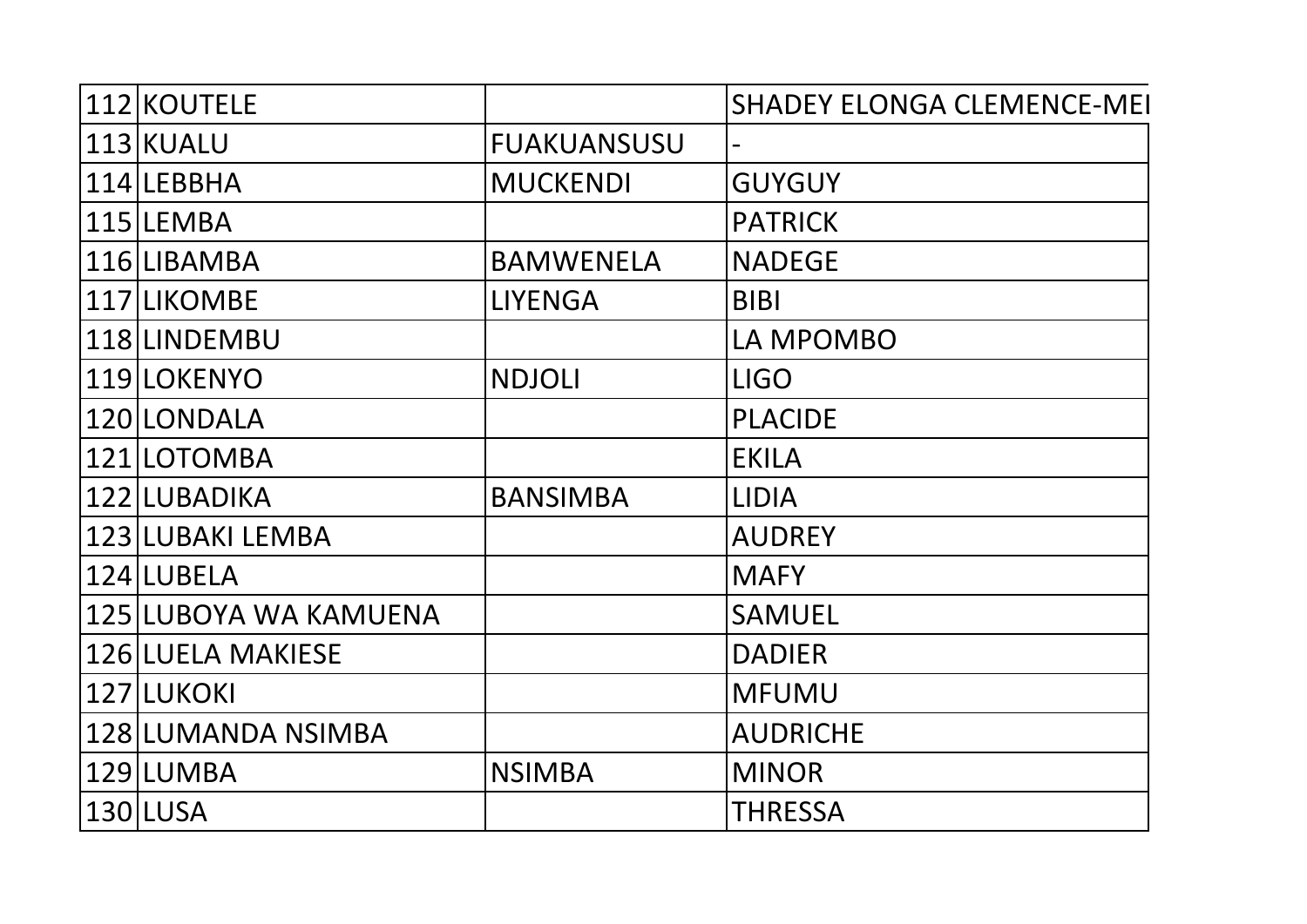| 131 LUSA             |               | <b>VANNY</b>         |  |
|----------------------|---------------|----------------------|--|
| 132 LUTAMBA          |               | <b>GRACIA</b>        |  |
| 133 LUTETE           | <b>NKAY</b>   | <b>LOUISON</b>       |  |
| 134 LUTUMBA          |               | <b>CHRISTAVIE</b>    |  |
| 135 ILUVILUKA        |               | <b>VICKY</b>         |  |
| 136 LUVUVAMU         | <b>KAPELA</b> | <b>ANGELA</b>        |  |
| 137 LUWAWU           |               | <b>SIMAO</b>         |  |
| 138 LUYINDULA        |               | <b>NOELLY ANAIS</b>  |  |
| 139 LUYINDULA SANU   |               | <b>FLORE MARIE</b>   |  |
| 140 LUZALA           |               | <b>THERESE</b>       |  |
| 141 MADIMBA          |               | <b>STEVE</b>         |  |
| 142 MAFUILA          |               | <b>JAPHET BETE</b>   |  |
| 143 MAFUTA MABESI    |               | <b>JULVA</b>         |  |
| 144 MAGUNDU          |               | <b>MAKENGO SERGE</b> |  |
| 145 MAKA BALIMAKA    |               | <b>JOACKIM</b>       |  |
| 146 MAKANGU-BABAYILA |               | <b>JEAN-ROBERT</b>   |  |
| 147 MAKIESE MANZAMBI |               | <b>URSULE</b>        |  |
| 148 MAKIESE SANAMA   |               | <b>SOUZY</b>         |  |
| 149 MAKUIMI          |               | <b>SIRIL</b>         |  |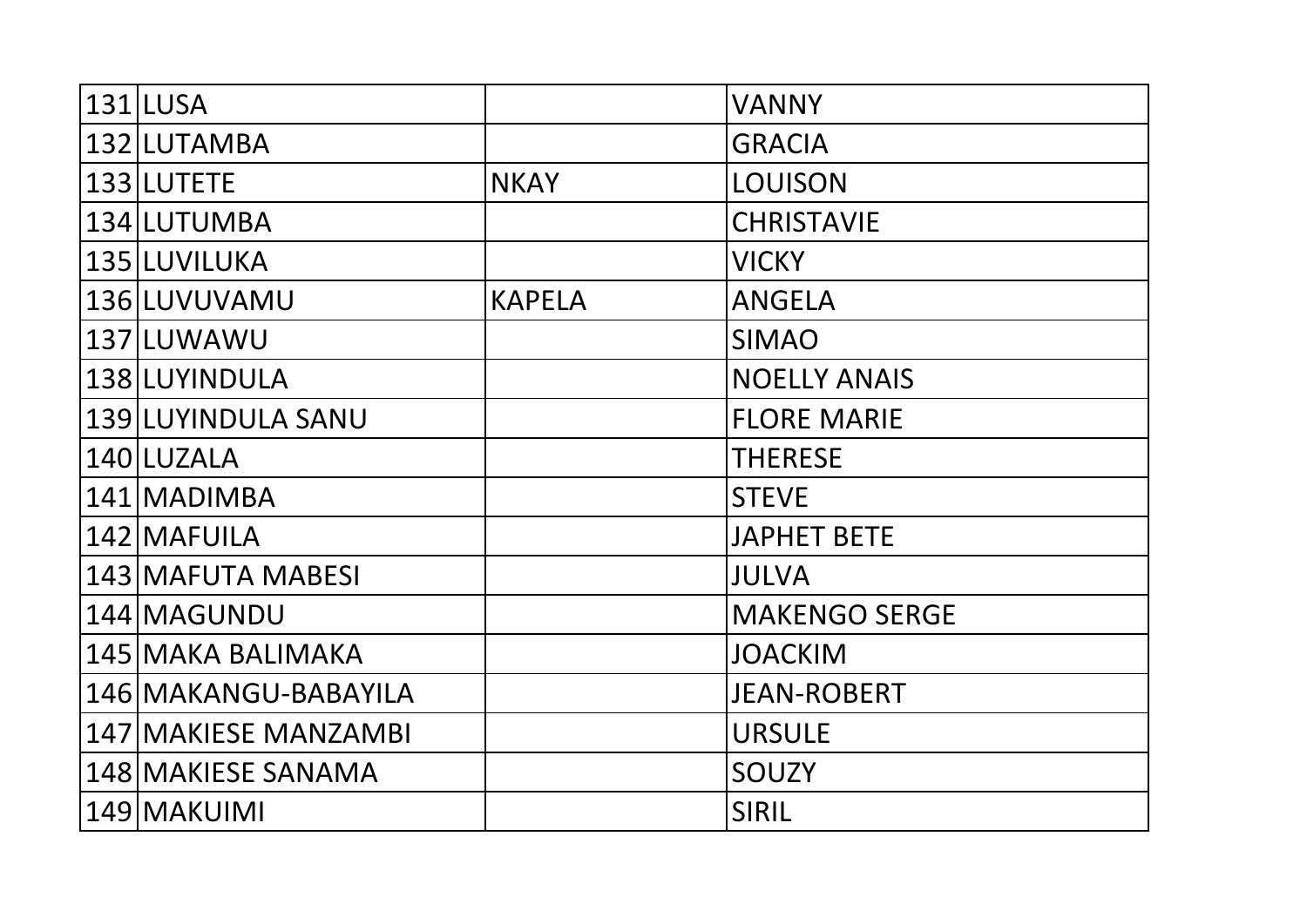| 150 MAKUMBA MAYINGA        |                  | <b>FALONE</b>                |
|----------------------------|------------------|------------------------------|
| 151 MAKUNGA MENGA          |                  |                              |
| 152 MAKUNSA                | <b>LUKENSO</b>   | <b>JEROME</b>                |
| 153 MALAJ MUKEBA           |                  |                              |
| 154 MALANGI                |                  | <b>JUDITH</b>                |
| 155 MALEKA NDONGALA NZINGA |                  | <b>SABRINA</b>               |
| 156 MALEMBAMENE            |                  | <b>ANTOINE CLAUDE</b>        |
| 157 MALENGILA              |                  | <b>PRINCE</b>                |
| 158 MAMBA                  |                  | <b>COSHIMA</b>               |
| 159 MAMBA                  |                  | <b>ALEXIAA</b>               |
| 160 MAMBA KALONJI          | <b>MUSHIYA</b>   | <b>AXEL</b>                  |
| 161 MAMBOLEO               | <b>KABALA</b>    | <b>DJO</b>                   |
| 162 MAMBU                  |                  | <b>NZONGO</b>                |
| 163 MAMBU                  |                  | <b>MBELELO CHANCAR AARON</b> |
| 164 MAMBUENI               | <b>SAKABONGO</b> | <b>ASSISE</b>                |
| 165 MAMONA                 | <b>LELO</b>      | <b>GUILAIN</b>               |
| 166 MAMPASI ABELO          |                  | <b>PATIENCE</b>              |
| 167 MAMPE                  |                  | <b>GAETAN</b>                |
| 168 MAMPUYA                | <b>NZUNGA</b>    | -                            |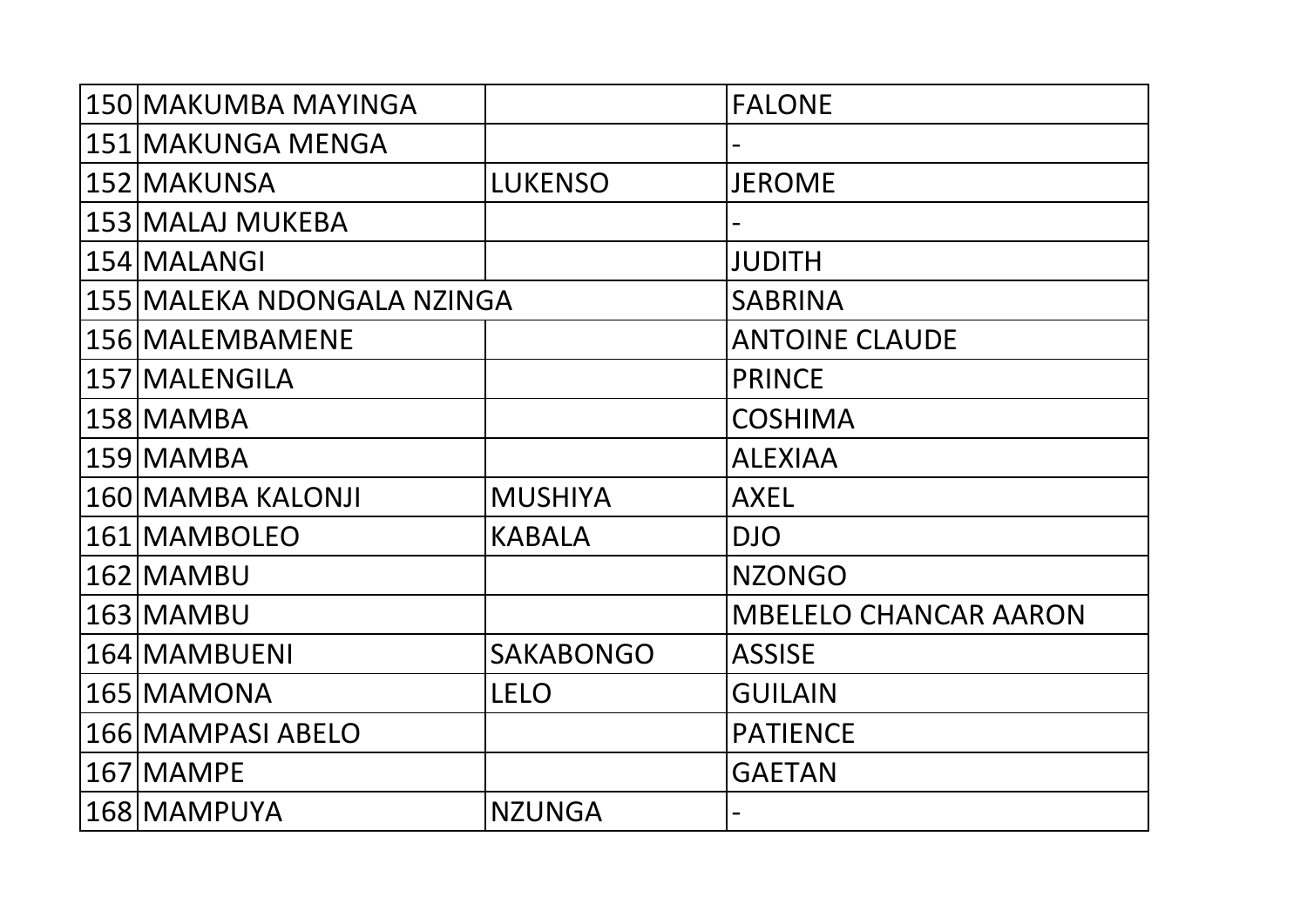| 169 MAMTOTO                  |                | <b>PATRICK PRECIEUX</b> |  |
|------------------------------|----------------|-------------------------|--|
| 170 MANDUNGU                 |                | <b>KATHY</b>            |  |
|                              |                |                         |  |
| 171 MANDUNGU MOLOI           |                | <b>MAXWELL</b>          |  |
| 172 MANGONO N'GALU           |                | <b>TANIA</b>            |  |
| 173 MANSANGA MAYELA          |                |                         |  |
| 174 MANZAMBI                 |                | <b>GAD</b>              |  |
| 175 MANZAMBI                 |                | <b>HERMON</b>           |  |
| 176 MANZAMBI                 |                | <b>KENAYA ERASTE</b>    |  |
| 177 MANZANZA                 | <b>LUYEYE</b>  | <b>LOUISE OLIVIA</b>    |  |
| 178 MANZILA NIATI            |                | <b>MAMIE</b>            |  |
| 179 MASAMBA KINSALA NZANGULA |                | <b>VALORIA</b>          |  |
| 180 MATA KITEMOKO            |                | <b>GANDI</b>            |  |
| 181 MATA TENDULA             |                | <b>NICHA</b>            |  |
| 182 MATADI                   | <b>NGILE</b>   | <b>ALBERTINE</b>        |  |
| 183 MATENDA KALOMBO          |                | <b>MERDI</b>            |  |
| 184 MATONA MAKOSSO           |                | <b>BAUDRICK</b>         |  |
| 185 MATONDO                  |                | <b>NENE</b>             |  |
| 186 MATONDO                  |                | <b>YVINI</b>            |  |
| 187 MATSI                    | <b>MAFUTAY</b> | <b>LAETITIA</b>         |  |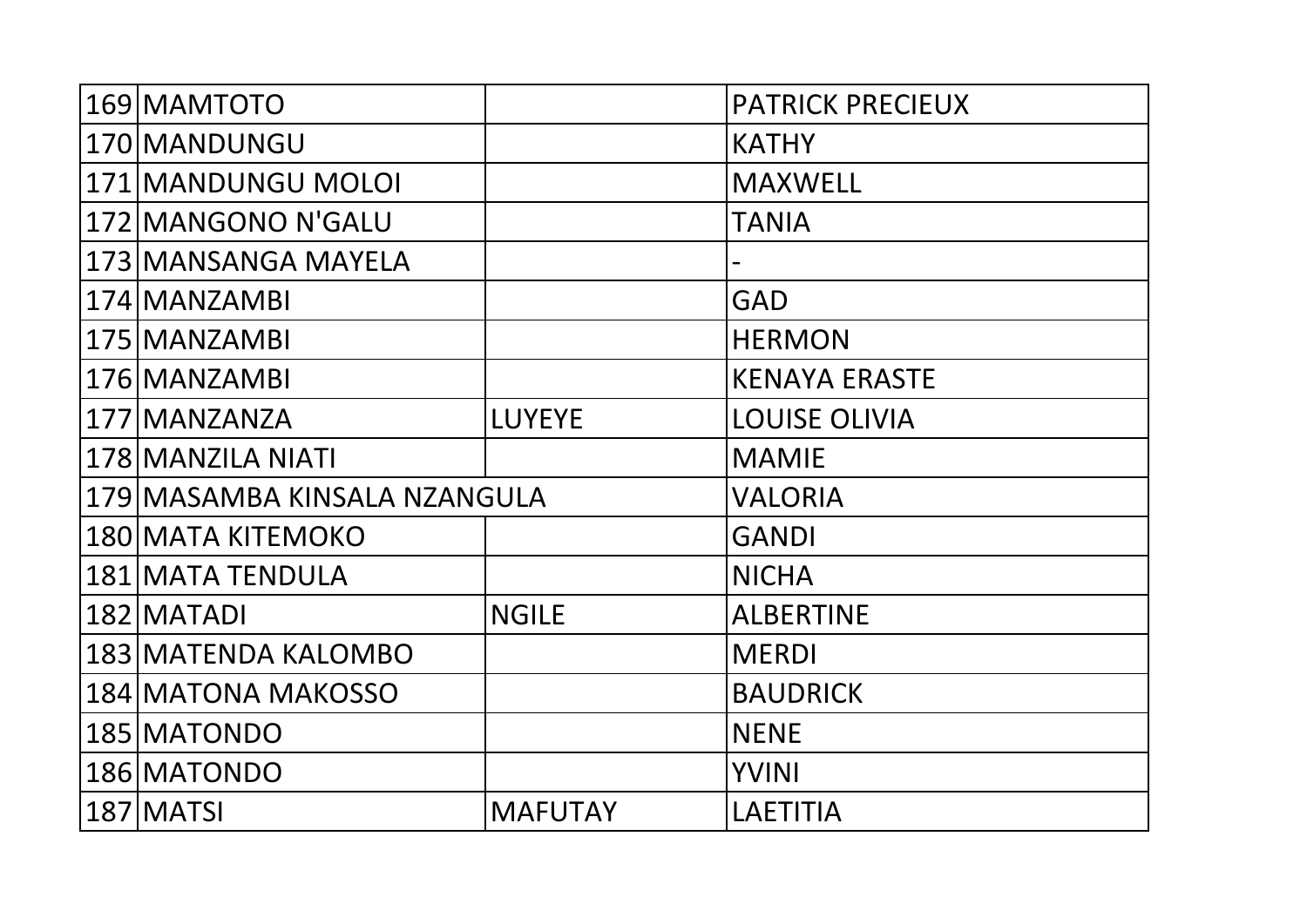|            | 188 MAVINGA         |                 | <b>NICKY</b>        |
|------------|---------------------|-----------------|---------------------|
| 189 MAWILA |                     | <b>NKULU</b>    | <b>RITA</b>         |
|            | 190 MAWUNGU         |                 | <b>DODIA</b>        |
| 191   MAYA |                     |                 | <b>RIGUENE</b>      |
|            | 192 MAYALA BUALA    |                 | <b>LUCIENNE</b>     |
| 193 MAYALE |                     |                 | <b>SALOMON</b>      |
|            | 194 MAYAMBA         |                 | <b>PATIENCE</b>     |
|            | 195 MAYAMBU         | <b>KINSALA</b>  | <b>JOEL</b>         |
|            | 196 MAYANGI         | <b>MA NSIKU</b> | <b>VICTORINE</b>    |
|            | 197 MAYEMBO         |                 | <b>ANTONIO</b>      |
|            | 198 MAYITA MVUESANI |                 | <b>MEANCE</b>       |
|            | 199 MAYONI MAGBETHA |                 | <b>KIESE</b>        |
|            | 200 MBALA-FUANDU    |                 | <b>LANDRINE</b>     |
| 201 MBALU  |                     |                 | <b>FRANCIS-ZEKA</b> |
|            | 202 MBANDA ILUNGA   | <b>BOKPOY</b>   | <b>LYDIE</b>        |
| 203 MBAYA  |                     |                 | <b>JUDITH</b>       |
|            | 204 MBELE ZOLA      |                 |                     |
|            | 205 MBIANGO         |                 | <b>FREDDY</b>       |
|            | 206 MBOMBO          |                 | <b>LOLO</b>         |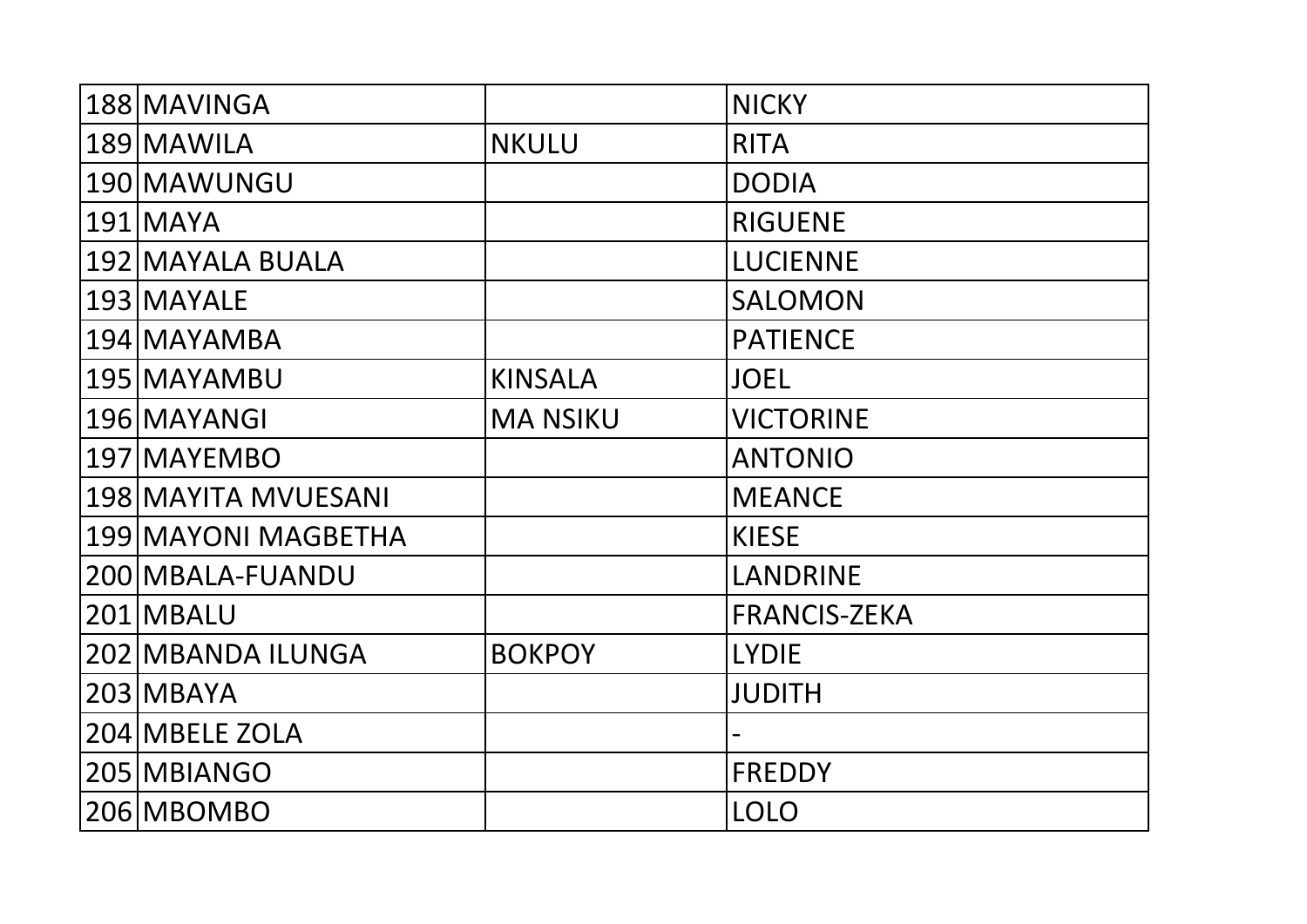| 207 MBOMY             | <b>AMONGA</b> | <b>TIFFFANY</b>              |
|-----------------------|---------------|------------------------------|
| 208 MBONDA            | <b>TUBA</b>   | <b>THERESE</b>               |
| 209 MBOYO IKALI ILEBO |               | <b>CHARLES LOUIS CLEMENT</b> |
| 210 MBUDI             |               | <b>LULA ADELINE</b>          |
| 211 MBUMBA            |               | <b>YOLANDE</b>               |
| 212 MBUNGA MANZILA    |               | <b>JOHN</b>                  |
| 213 MFUMU             |               | <b>BRUNO MIGUEL</b>          |
| 214 MFUMU BEYIDA      |               | <b>KEVIN</b>                 |
| 215 MFUMUNGANI        |               | <b>LADY</b>                  |
| 216 MIDOU LUMENGO     |               | <b>AIME</b>                  |
| 217 MIKIAKA           |               | <b>DADY</b>                  |
| 218 MINUKU            | <b>BAYENI</b> | <b>ARMI</b>                  |
| 219 MISAMI            |               | <b>MPOTO</b>                 |
| 220 MISAMU MIANKODILA |               | <b>SAMUEL</b>                |
| 221 MISHIKI           |               | <b>LIZA</b>                  |
| 222 MONDANGA NGAMBO   |               | <b>WILLY</b>                 |
| 223 MORTIER           |               | <b>TANGUY</b>                |
| 224 MOSUMBE ELIA      |               |                              |
| 225 MPAKA             | <b>MPIKO</b>  | <b>REAGAN</b>                |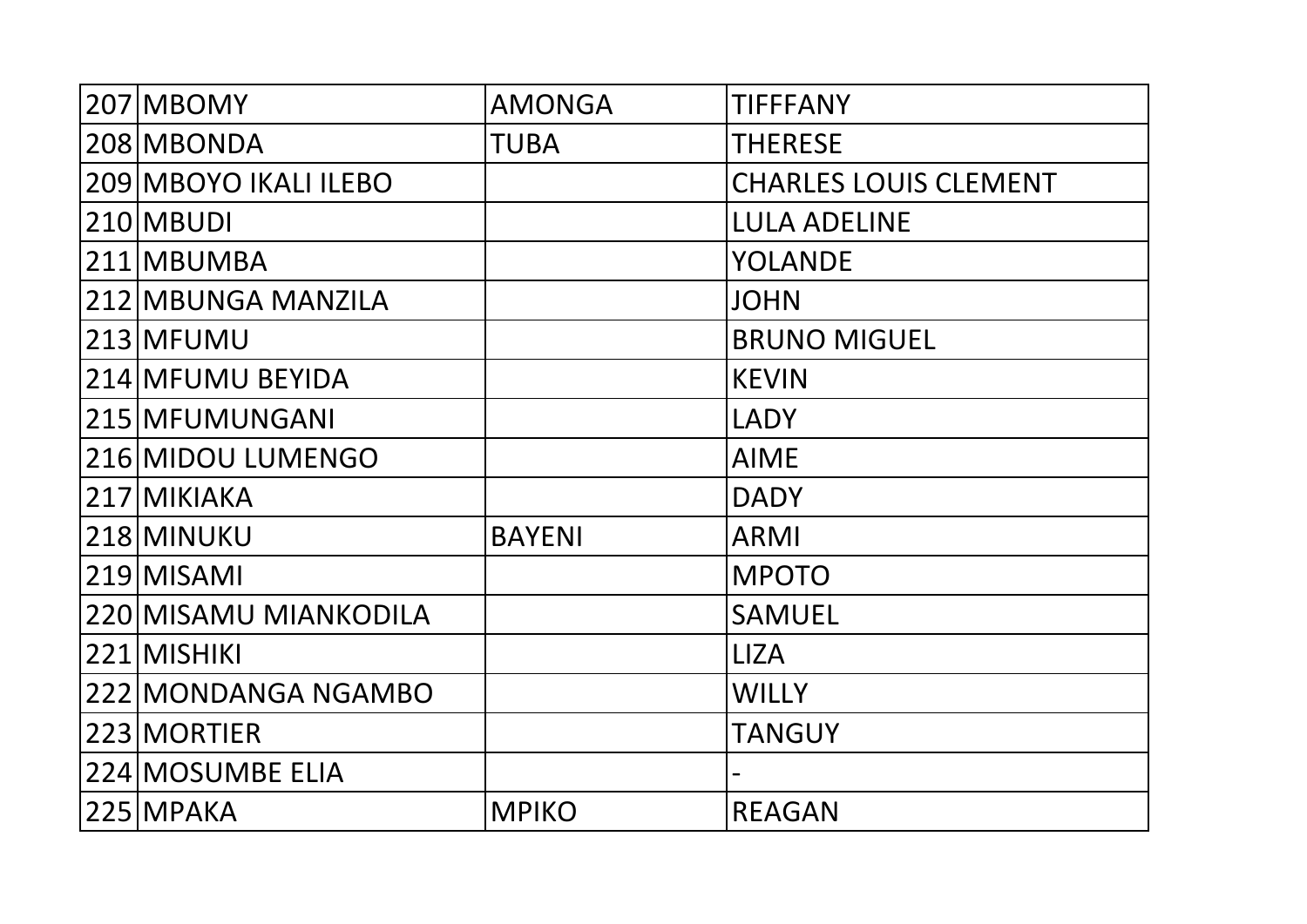| 226 MPASA             |                        | <b>BASAMUWE</b>     |
|-----------------------|------------------------|---------------------|
| 227 MPIANZA LONDOLA   |                        | <b>HENRIETTE</b>    |
| 228 MPILA NDOMBASI    |                        |                     |
| 229 MUANZA            | <b>MULE</b>            | <b>BOB</b>          |
| 230 MUAYILA MUAMBA    |                        | <b>DIDIER</b>       |
| 231 MUBIAYI           |                        | <b>CHLOE ALICE</b>  |
| 232 MUBOYAYI          |                        | YOHAN               |
| 233 MUDJIRY           | <b>BONDA</b>           | <b>NENE</b>         |
| 234 MUJABA MABIALA    |                        | <b>EXAUSE</b>       |
| 235 MUJANGI           | <b>TSHIMANGA</b>       | <b>JEANINE</b>      |
| 236 MUJINGA TSHIASUMA |                        | <b>MUZIE ESTHER</b> |
| 237 MUJYAMBERE        | <b>AGASARO</b>         | <b>ORNELLA</b>      |
| 238 MUKANGA ANENGA    |                        | <b>JACQUELINE</b>   |
| 239 MUKENDI           | TSHIBANGU AWAS FABRICE |                     |
| 240 MUKENDI           |                        | <b>MUAMBA</b>       |
| 241 MUKOKO LUZOLO     |                        | <b>VICTOR</b>       |
| 242 MULOMBO           |                        | <b>NGALWA MIMI</b>  |
| 243 MULONGO           | <b>MFUEMO</b>          |                     |
| 244 MULUMBA           | <b>MUAMINI</b>         | <b>NOELA</b>        |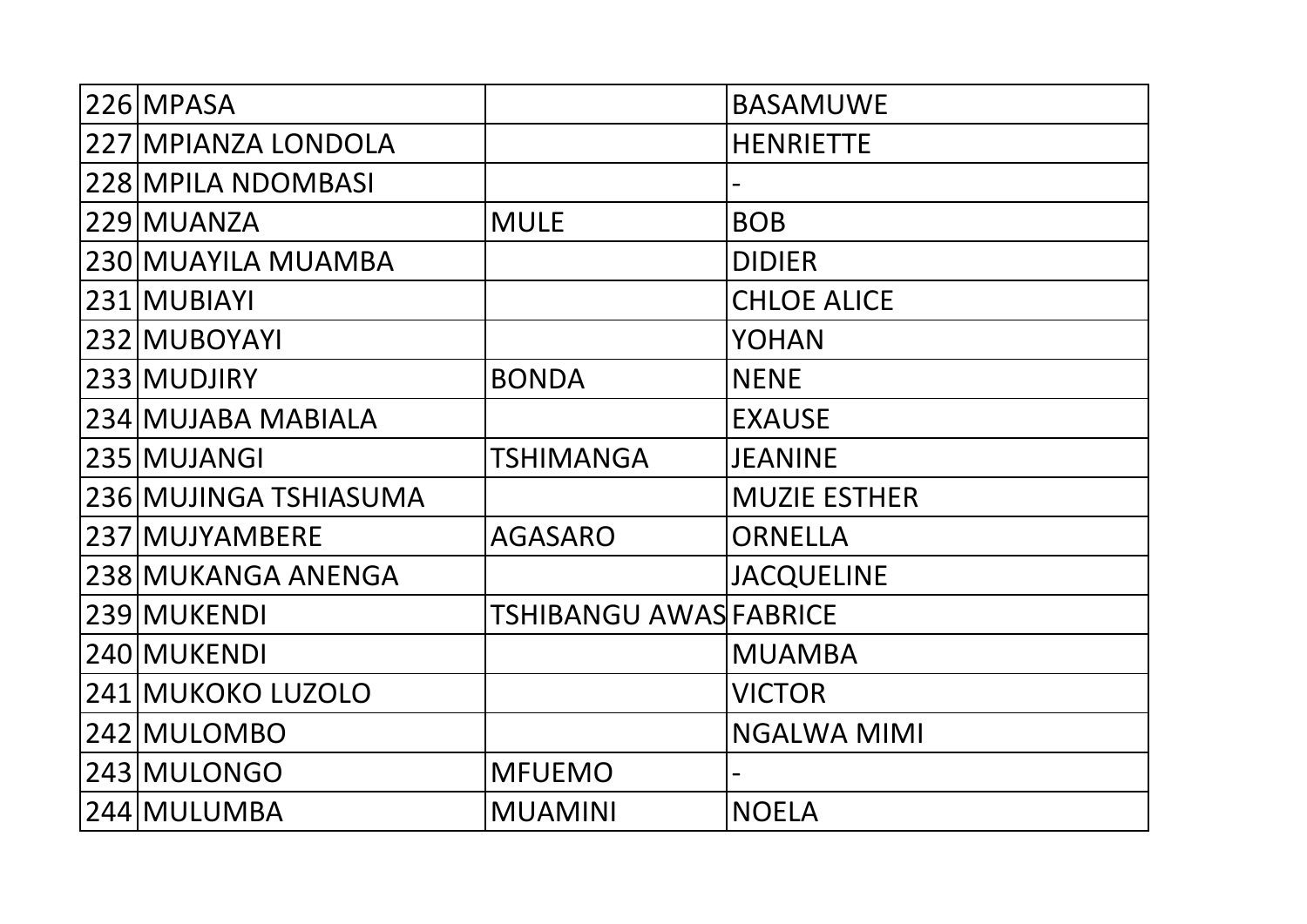| 245 MULUNDA KATENDE        |                | <b>GISELE</b>        |  |
|----------------------------|----------------|----------------------|--|
| 246 MUNDE                  |                | <b>LUBENGU</b>       |  |
| 247 MUNKADI NGUNDU         |                |                      |  |
| 248 MUNTU                  | <b>KABALO</b>  | <b>MAYLOR</b>        |  |
| 249 MUNUNGU                | <b>MANZALE</b> | <b>COCO</b>          |  |
| 250 MURUNZI                | <b>RUGEYE</b>  | <b>ANGELIQUE</b>     |  |
| 251 MUTEBA TINA            |                | <b>FRANCOISE</b>     |  |
| 252 MUTSHIPAYI             |                | YOHANN KANDE         |  |
| 253 MUTSHIPAYI             |                | <b>SOPHIA KABIKA</b> |  |
| 254 MUYANGA                |                | <b>GUY</b>           |  |
| 255 MUZIAMI                |                | <b>NAOMI</b>         |  |
| 256 MVIOKI MALONDA         |                | <b>CHARLOTTE</b>     |  |
| 257 NANO                   |                | <b>ANDRE</b>         |  |
| 258 NDAYA                  | <b>BINTU</b>   | <b>MARLENE</b>       |  |
| 259 NDAYA                  | <b>KALONJI</b> | <b>SYLVIE</b>        |  |
| 260 NDENGANI               | <b>MAKANDA</b> | <b>ANNY</b>          |  |
| 261 NDJEKA NDOWA           |                | AÏCHA                |  |
| <b>262 NDONA MATERE</b>    |                | <b>JUBILE</b>        |  |
| <b>263 NDONGALA TULUKA</b> |                | <b>THERMO</b>        |  |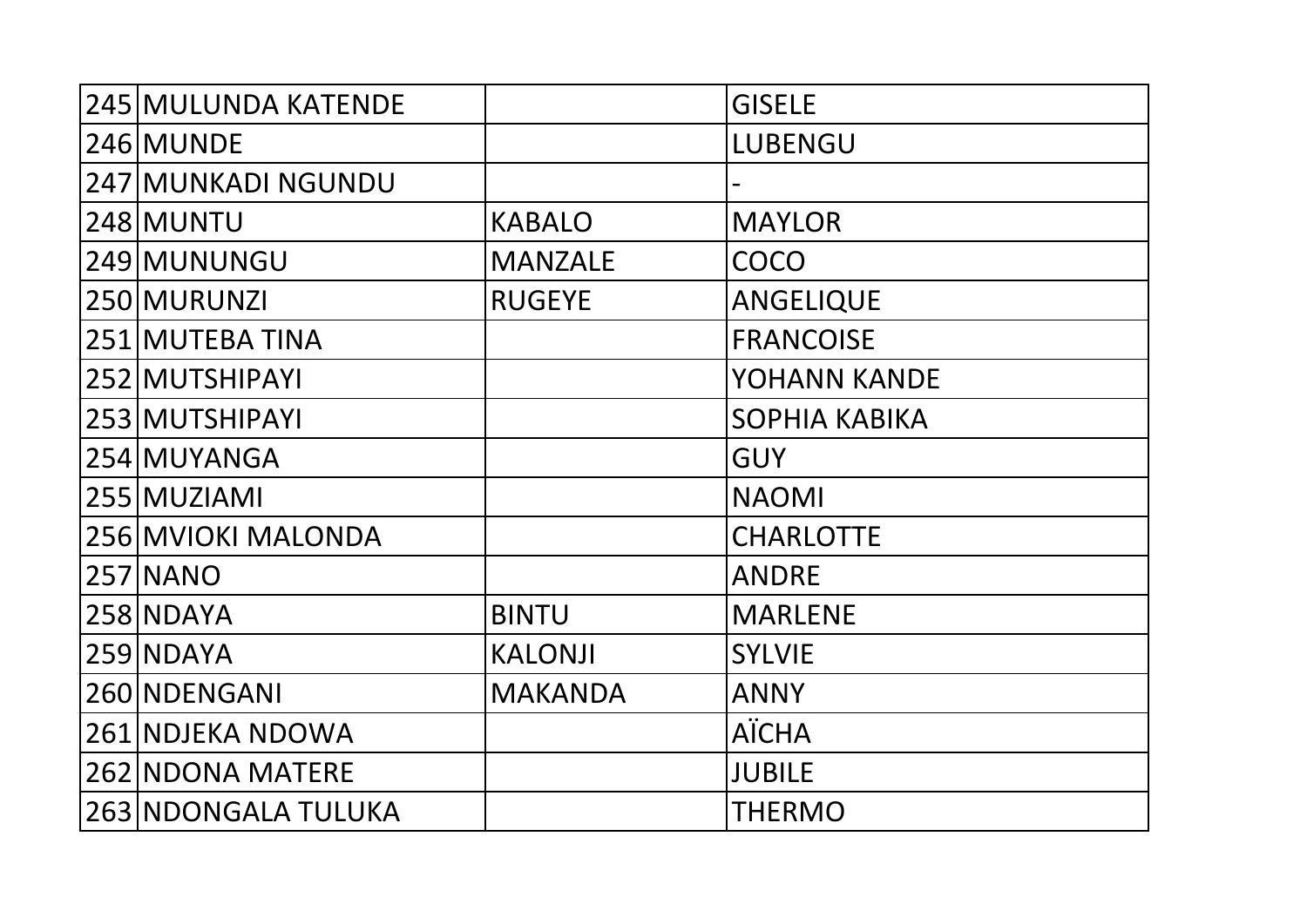| 264 N'DUKU ZAMBE                 |                | <b>EDWIGE</b>         |
|----------------------------------|----------------|-----------------------|
| 265 NDUKUA                       |                | <b>DAOUDA</b>         |
| 266 NGAKA IZIASUMA               |                | <b>GODEFROID</b>      |
| 267 NGALA MBO                    |                | <b>JUSTIN</b>         |
| 268 NGOMA DEMBA                  |                | <b>CHICO</b>          |
| 269 NGONDA                       |                | <b>ALAIN</b>          |
| 270 NGONDA NGOY                  |                | <b>ALAIN</b>          |
| 271 NGONGA                       |                | LAWU                  |
| 272 NGOY YOWANE MANGAZA MULONGOY |                | <b>FIFI ANASTASIE</b> |
| 273 NGOYI KATSHITA               |                | <b>BERNADETTE</b>     |
| 274 NGUB USIM                    |                | <b>RICARDO</b>        |
| 275 NGUEDO NZAMPA                |                | <b>ALBA</b>           |
| 276 NGWOLO                       |                | <b>GLAUDIN</b>        |
| 277 NIAKADEKERE                  |                | <b>YOLLANDE</b>       |
| 278 NKAMA                        |                | <b>NATHA</b>          |
| 279 NKANGA LOBEY                 |                | <b>PLAMEDI</b>        |
| 280 NKETIKILIA MAMPA             |                | <b>NANA</b>           |
| 281 NKEYUKU                      | <b>NGIAYI</b>  | <b>GILBERTE</b>       |
| 282 NKUNA                        | <b>KAMENGA</b> | <b>ARMA</b>           |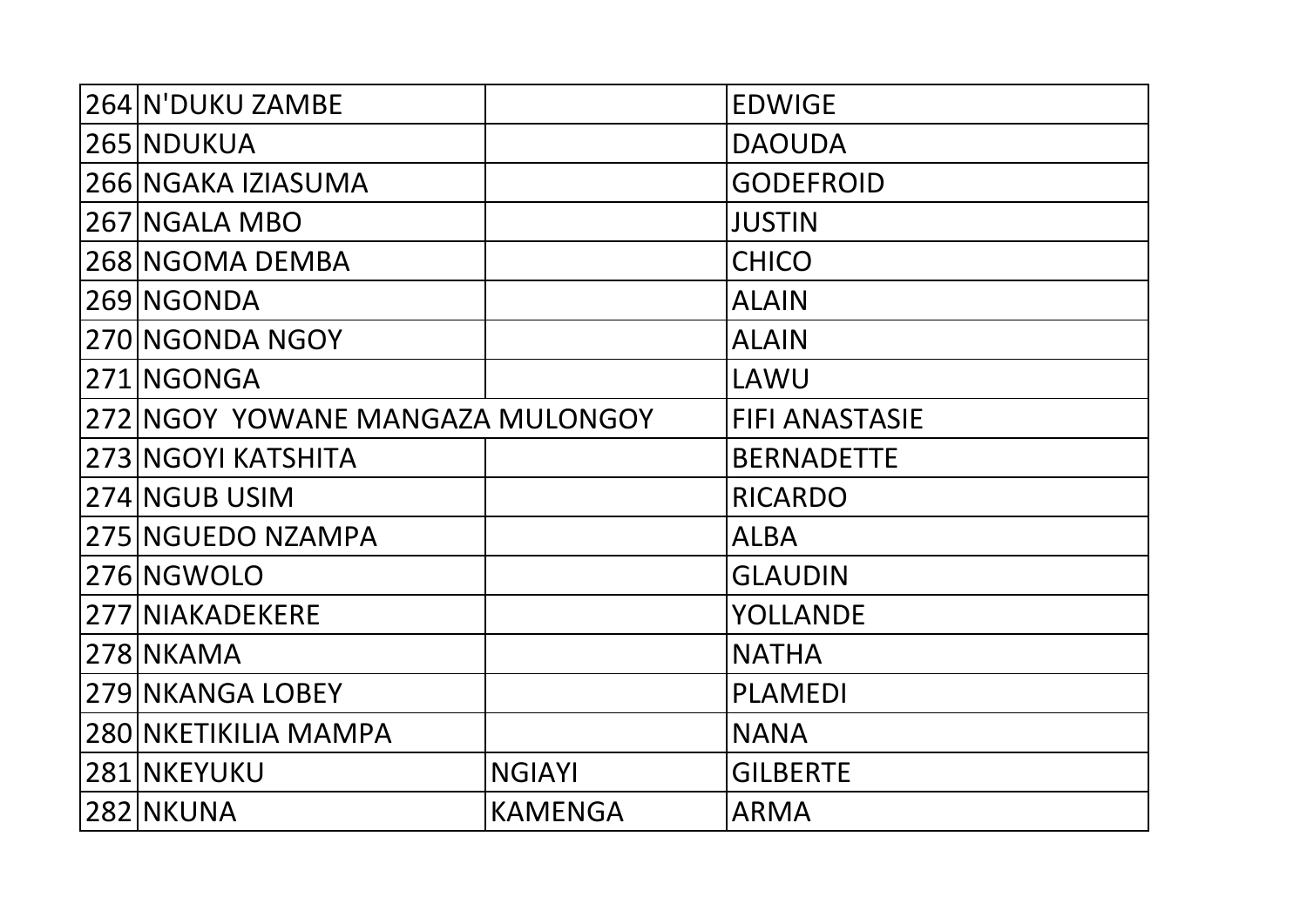| 283 NSEKA                 | <b>BOFOTO</b>    | <b>PRINCE</b>     |
|---------------------------|------------------|-------------------|
| <b>284 NSEKE NTONDO</b>   |                  | <b>DIKIEFU</b>    |
| 285 NSIMBA MAKANDA        |                  | <b>THERESE</b>    |
| 286 N'SIMIRE FALIALA KASH |                  | <b>MAMIE</b>      |
| 287 NSINGI                |                  | <b>GLAUDI</b>     |
| 288 NSONA NSIMBA          |                  | <b>MOISE</b>      |
| 289 NSONI                 |                  | <b>BENI</b>       |
| 290 NSUMBU                |                  | <b>HABRAM</b>     |
| 291 NSUMBU KINDUELO       |                  | <b>NICOLAS</b>    |
| 292 NTOYA                 | <b>KAKIDI</b>    | <b>PITSHOU</b>    |
| 293 NTUMBA                |                  | <b>ARMEL</b>      |
| 294 NYINGWUMUNTU          |                  | <b>MEDIATRICE</b> |
| 295 NYOTA                 | <b>BITURA</b>    | <b>MIREILLE</b>   |
| 296 NZAMBI                | <b>MUPOYI</b>    | <b>SOUZANNE</b>   |
| 297 NZEBA                 | <b>MUTSHIELE</b> | <b>JOSSY</b>      |
| 298 NZOKU                 |                  | <b>GLWADYS</b>    |
| <b>299 NZUZI</b>          |                  | <b>ANDRE</b>      |
| <b>300 OLWANA MAKUMA</b>  |                  | <b>OLMA</b>       |
| 301   OMUMBU              |                  | <b>NDJOKA</b>     |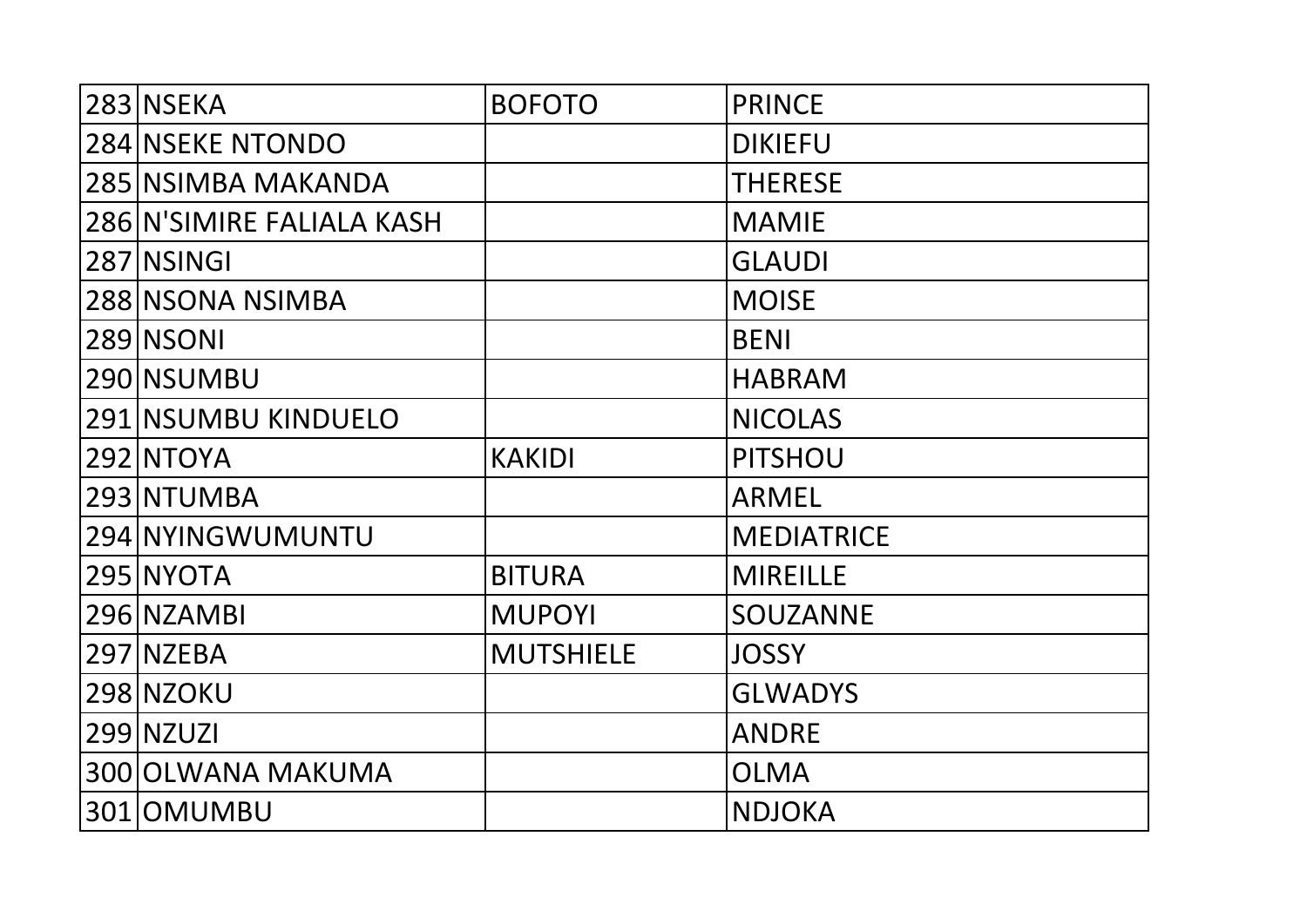| 302 ONEMA                | <b>TSHIOMBO</b> | <b>VICTORINE</b>      |
|--------------------------|-----------------|-----------------------|
| 303 OSENGENYOI OSONGO    |                 | <b>ALICE JEANINE</b>  |
| <b>304 OTEMA LIANDA</b>  |                 | <b>LAURENT</b>        |
| 305 OTOMBIA BOYOKO       |                 | <b>PAUPOL</b>         |
| 306 OTSHOMAMPITA OKITO   |                 | <b>CLAUDE</b>         |
| 307 OTSHUMBA             | <b>DJONGA</b>   | <b>DIHANGA ORPHEE</b> |
| 308 PAMBA KABAMBA        |                 | <b>JOELLE</b>         |
| 309 PANDI                | <b>NZUZI</b>    |                       |
| 310 PATRICION            |                 | <b>HELENA</b>         |
| 311 POLESA               | <b>MUKADI</b>   | <b>JONATHAN</b>       |
| 312 QUITOCO NZUNGU       |                 | <b>PATRICIA</b>       |
| 313 RUHAMIRA             |                 | <b>STEVE</b>          |
| 314 SAIDI                |                 | <b>DAVID</b>          |
| 315 SANGU                |                 | <b>ADELIN</b>         |
| 316 SIKAMPEYA            |                 | <b>TOTOLI</b>         |
| 317 SIKILA               |                 | <b>BRIGITTE</b>       |
| 318 SILVA                |                 | <b>CHRIVANE</b>       |
| 319 SILVA                |                 | <b>CHRISTONE</b>      |
| <b>320 SINGA MUNDELE</b> |                 | <b>PATRICK</b>        |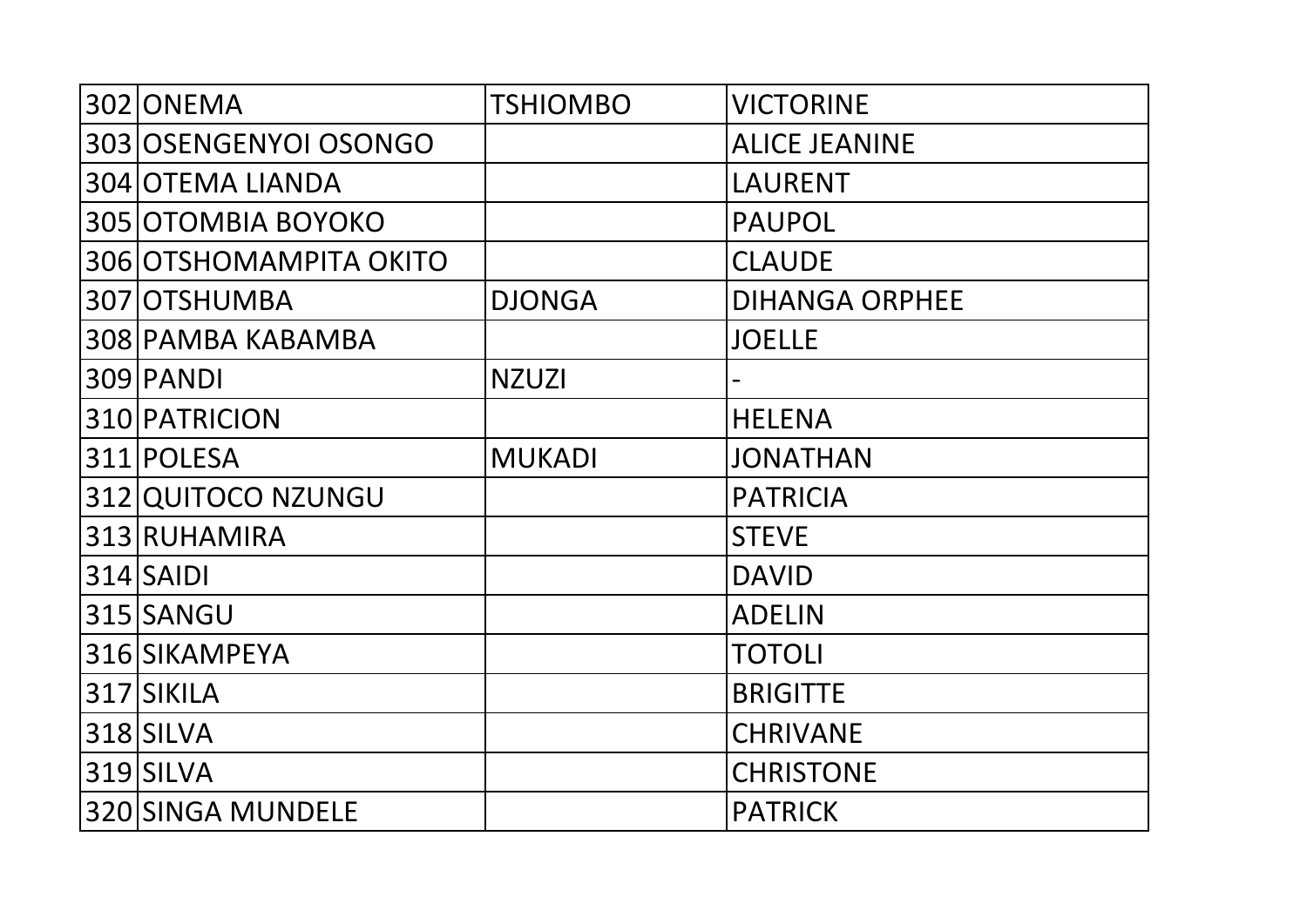| 321 SIVI              |                  | <b>PATRICK</b>             |
|-----------------------|------------------|----------------------------|
| 322 SOMPA-MUANGA      |                  | <b>KEN</b>                 |
| 323 SONO              |                  | <b>PAOLA</b>               |
| 324 TAMBU             | <b>NIANZAMBA</b> |                            |
| 325 TAWUTI            |                  | <b>GRACIA</b>              |
| 326 TEMBO             |                  | <b>PRISCA</b>              |
| 327 THIMPAKA          | <b>BULABULA</b>  | <b>TRESOR</b>              |
| 328 TITA              |                  | <b>TYRESHA</b>             |
| 329 TITA              |                  | <b>CLAUDIA</b>             |
| <b>330 TONDA BATU</b> |                  | <b>BENEDICTE</b>           |
| 331 TONDO NDONGALA    |                  | <b>HONORE</b>              |
| 332 TSHANGU           |                  | <b>FLORIBERT MWAKULESH</b> |
| 333 TSHIBUABUA        |                  | <b>ANGELA MAYIMONA</b>     |
| 334 TSHIBWABWA        |                  | <b>SEPHORA</b>             |
| 335 TSHIKA            | <b>MUKENDI</b>   | <b>MAMIE</b>               |
| 336 TSHIKUDI          | <b>ISSAKO</b>    | <b>CATHY</b>               |
| 337 TSHILOMBO         | <b>NDONDA</b>    | <b>LONDOLA</b>             |
| 338 TSHIMBALANGA      | <b>MODIPANU</b>  | <b>MAMIE</b>               |
| 339 TSHITOKO BUAMBA   |                  | <b>JEAN CLAUDE</b>         |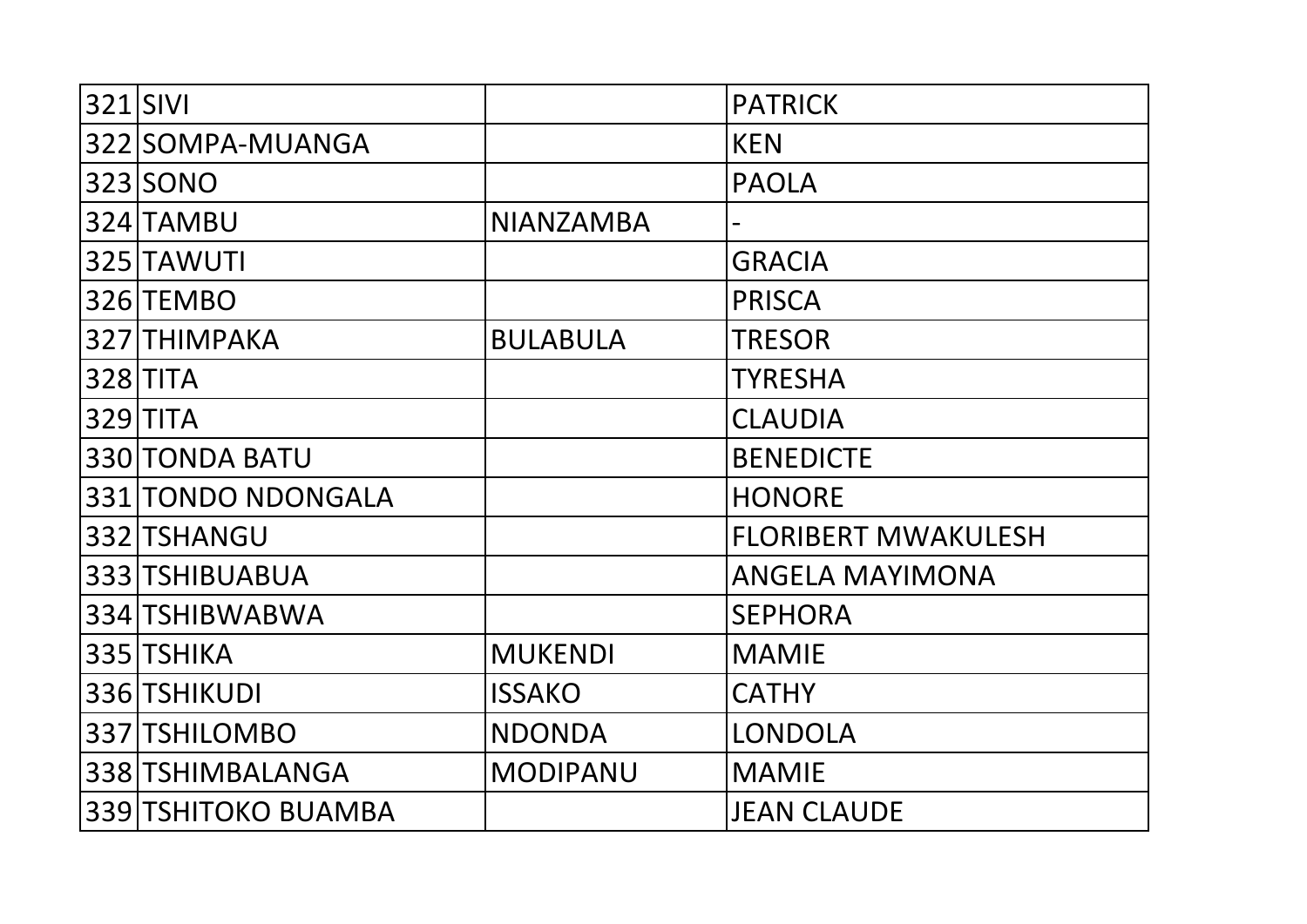| 340 TSIMBA                 | N'GAMBILA       | <b>JUNIOR</b>         |
|----------------------------|-----------------|-----------------------|
| <b>341 UKUNDJI TSHUTA</b>  |                 | <b>NADIA</b>          |
| 342 WAKILUNGISA            | <b>KIMBANGU</b> | <b>ARNOUCHA</b>       |
| 343 WALO LOSAMANDIO        |                 | <b>HELENE</b>         |
| 344 WAMBANGAMA             | <b>KASHILA</b>  | <b>CECILE</b>         |
| 345 WANDUKISA MBATA MBUTA  |                 | <b>EMERY</b>          |
| 346 WASAULWA NLANDU        |                 | <b>VA</b>             |
| 347 WINGI MADIANA          |                 | <b>BENJAMIN</b>       |
| <b>348 YALIKO BODI</b>     |                 | <b>GUELOR</b>         |
| 349 YANGUMBA               | <b>MATA</b>     | <b>YASMINE</b>        |
| <b>350 YELE YANGE</b>      | <b>ABULU</b>    |                       |
| 351 YENGA                  |                 | <b>ISAAC</b>          |
| 352 YOKA DEBA              |                 |                       |
| 353 ZALETE KELAMBILE       |                 | <b>ALFREDO CHRIST</b> |
| <b>354 ZUBILA LUBUENGO</b> |                 | <b>KARINE</b>         |